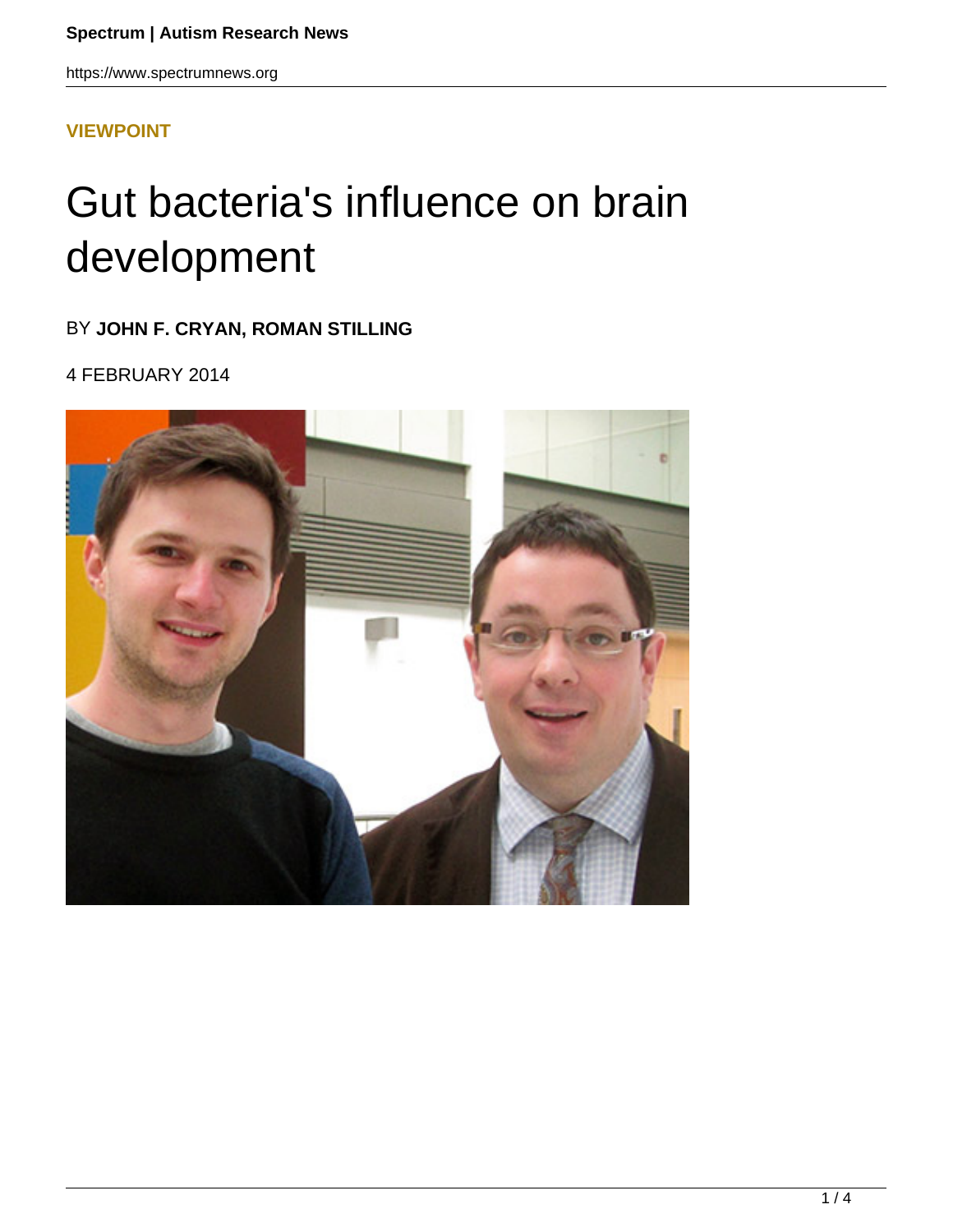https://www.spectrumnews.org



Roman M. Stilling (left); John F. Cryan.

Attempting to understand how environmental factors influence gene expression is one of the most exciting areas in biomedicine today. Scientists often label these effects with the umbrella term 'epigenetics.'

We can define the phenomena of **epigenetics** — chemical modifications of DNA or its associated proteins — as dynamic and potentially heritable changes in gene expression that persist even after the signal or event that initiated the change disappears. Increasingly, researchers are focusing on disentangling the molecular mechanisms in the developing and adult brain that underlie epigenetic change.

In a review published in the January issue of Genes, Brain and Behavior, we propose that researchers consider the influence of **gut microbiota** — the community of bacterial species that inhabit the digestive tract — on epigenetic regulation of brain functions, especially when studying neurodevelopmental disorders such as autism**<sup>1</sup>** .

The epigenetic toolkit typically consists of **chemical modifications** to nuclear proteins called histones, which are individual DNA bases and certain types of noncoding RNA. The fact that environmental factors can reversibly switch these regulators on or off makes them attractive therapeutic targets.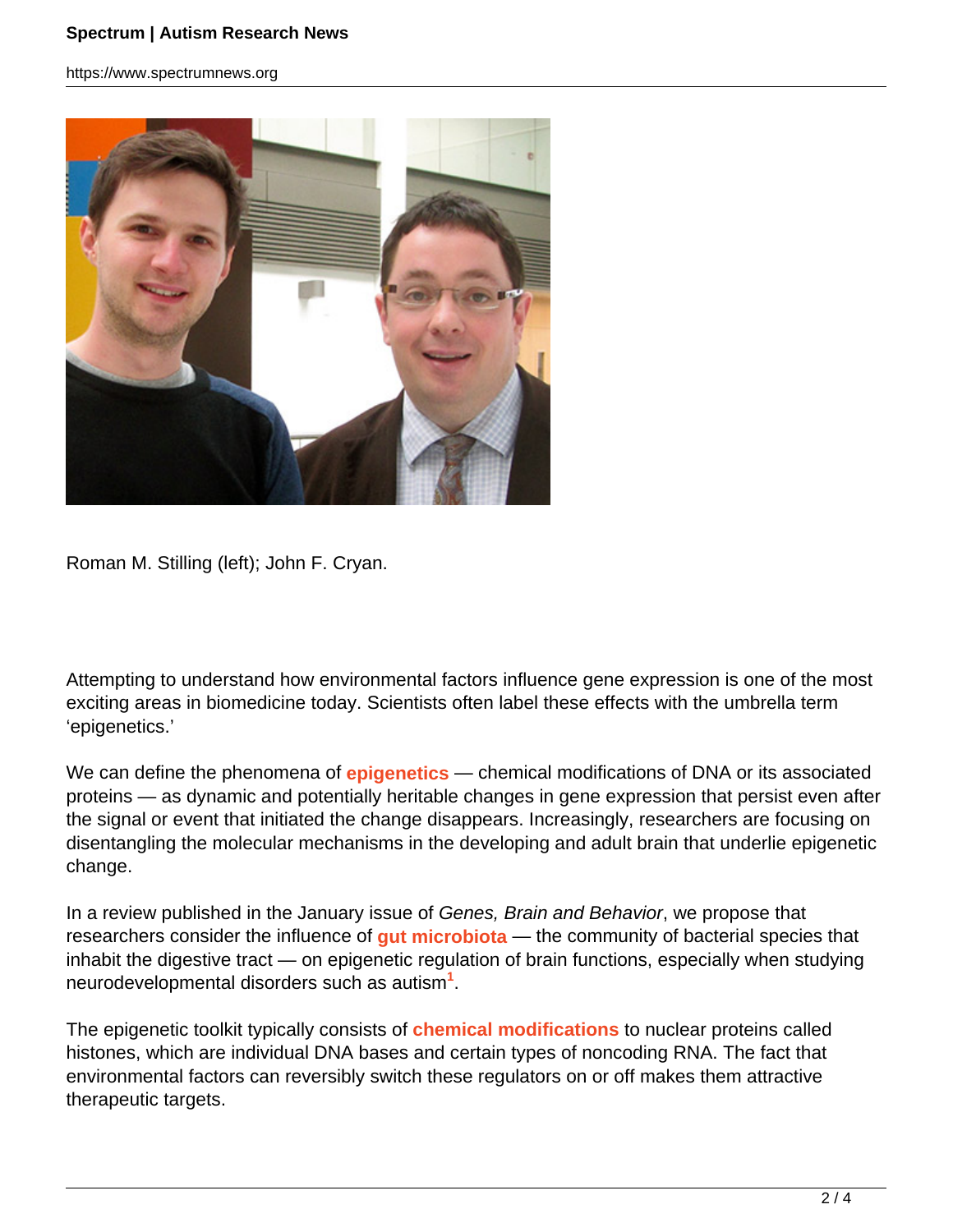https://www.spectrumnews.org

There is mounting evidence of a link between autism and alterations in the **diversity and abundance of the gut microbiome<sup>2</sup>** . This comes as no surprise because factors such as prenatal infection and complications around the time of birth — which are associated with altered microbial colonization of the developing infant — have been implicated in autism.

The fact that **gastrointestinal distress** is common among people with autism further supports this connection**<sup>3</sup>** . Mice lacking any gut bacteria **show social deficits and repetitive behaviors** similar to those observed in people with autism**<sup>4</sup>** .

What's more, a specific strain of probiotic bacteria, given just three times post-weaning, is able to **reverse some of the behavioral changes** observed in mice exposed to infection *in utero*<sup>5</sup>. This finding has further bolstered the concept of an **altered microbiota-gut-brain axis** in autism.

Epigenetic mechanisms may play a role in the development of autism**6, 7**, but at the moment it is unclear whether these are related to the composition of gut bacteria. In our new review, we propose that **chemicals the gut microbes produce** can affect epigenetic regulation within the host's brain. These alterations could in turn lead to changes in neuronal gene expression, which can eventually **alter the host's behavior**.

In support of this hypothesis, previous research has shown that the bacteria in our bodies serve as factories for the production of a whole host of neuroactive compounds, including **neurotransmitters** and short-chain fatty acids**8, 9**. Some of these products, such as butyrate, can alter the function of enzymes that modify histone proteins and thereby change gene expression.

The gut microbiota is an important regulator of how genetic and environmental factors converge to alter brain development. Thus, given that autism has both environmental and genetic risk factors associated with it, gut microbes are poised to play a key role in the origin of the disorder.

Because every human has a different genetic makeup but also his or her own individual fingerprint of microbial species, known as the 'enterotype,' we expect that there are certain microbes preferentially living in people with certain genetic variants.

Finally — and perhaps most provocatively — we propose to view the microbiota itself as an independent epigenetic entity.

Accordingly, this would mean that the microbiota may contribute to heritable changes in the expression of a person's phenotype or observable characteristics. We reason that the microbiota can accomplish this by harnessing mechanisms that are similar to those of the classic epigenetic toolkit.

Although this is somewhat speculative, applying these new approaches to research should improve our understanding of the processes contributing to behavioral changes in autism and other